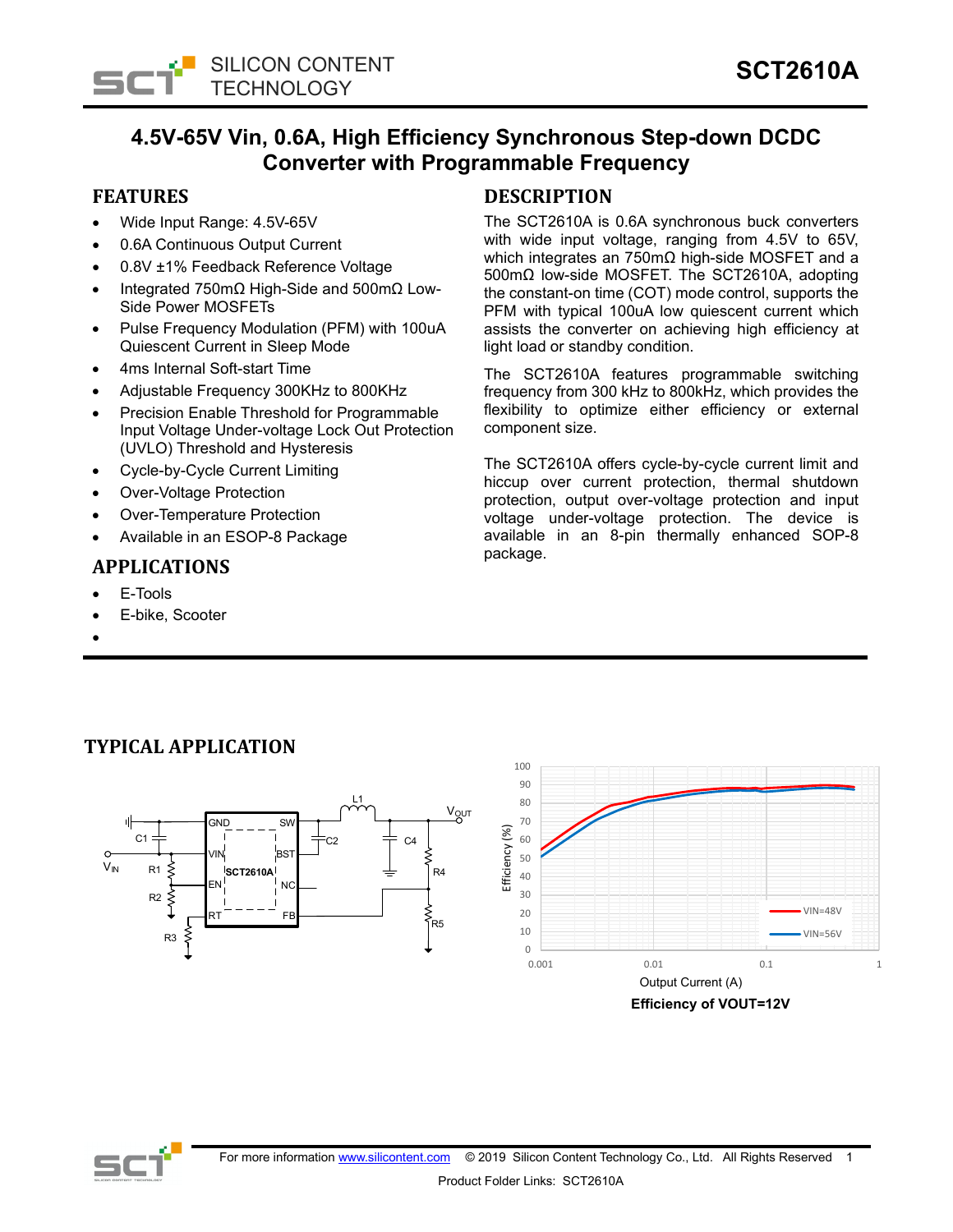## **REVISION HISTORY**

NOTE: Page numbers for previous revisions may differ from page numbers in the current version.

Revision 1.0: Release to Market

# **DEVICE ORDER INFORMATION**

| <b>PART NUMBER</b> | <b>PACKAGE MARKING</b> | <b>PACKAGE DISCRIPTION</b> |
|--------------------|------------------------|----------------------------|
| SCT2610ASTF        | 610A                   | 8-Lead Plastic ESOP        |

1) For Tape & Reel, Add Suffix R (e.g. SCT2610ASTER).

# **ABSOLUTE MAXIMUM RATINGS**

Over operating free-air temperature unless otherwise noted<sup>(1)</sup>

| <b>DESCRIPTION</b>                     | <b>MIN</b> | <b>MAX</b> | <b>UNIT</b> |
|----------------------------------------|------------|------------|-------------|
| VIN, EN                                | $-0.3$     | 67         | V           |
| <b>BOOT</b>                            | $-0.3$     | 73         | V           |
| SW                                     | $-1$       | 67         | V           |
| <b>BOOT-SW</b>                         | $-0.3$     | 6          | ٧           |
| FB, RT                                 | $-0.3$     | 6          | ٧           |
| Operating junction temperature $TJ(2)$ | $-40$      | 150        | °C          |
| Storage temperature TSTG               | -65        | 150        | °C          |

# **PIN CONFIGURATION**



(1) Stresses beyond those listed under Absolute Maximum Rating may cause device permanent damage. The device is not guaranteed to function outside of its Recommended Operation Conditions.

(2) The IC includes over temperature protection to protect the device during overload conditions. Junction temperature will exceed 150°C when over temperature protection is active. Continuous operation above the specified maximum operating junction temperature will reduce lifetime.

# **PIN FUNCTIONS**

| <b>NAME</b> | NO.            | <b>PIN FUNCTION</b>                                                                                                                                                                                                                                                                                                                                                                                                        |
|-------------|----------------|----------------------------------------------------------------------------------------------------------------------------------------------------------------------------------------------------------------------------------------------------------------------------------------------------------------------------------------------------------------------------------------------------------------------------|
| <b>GND</b>  |                | Ground                                                                                                                                                                                                                                                                                                                                                                                                                     |
| <b>VIN</b>  | $\overline{2}$ | Input supply voltage. Connect a local bypass capacitor from VIN pin to GND pin. Path<br>from VIN pin to high frequency bypass capacitor and GND must be as short as possible.                                                                                                                                                                                                                                              |
| EN.         | 3              | Enable pin to the regulator with internal pull-up current source. Pull below 1.1V to<br>disable the converter. Float or connect to VIN to enable the converter. The tap of resistor<br>divider from VIN to GND connecting EN pin can adjust the input voltage lockout<br>threshold.                                                                                                                                        |
| RT          | 4              | Set the internal oscillator clock frequency or synchronize to an external clock. Connect<br>a resistor from this pin to ground to set switching frequency. An external clock can be<br>input directly to the RT/CLK pin. The internal oscillator synchronizes to the external<br>clock frequency with PLL. If detected clocking edges stops, the operation mode<br>automatically returns to resistor programmed frequency. |
| FB.         | 5              | Inverting input of the trans-conductance error amplifier. The tap of external feedback<br>resistor divider from the output to GND sets the output voltage. The device regulates<br>FB voltage to the internal reference value of 0.8V typical.                                                                                                                                                                             |
| <b>NC</b>   | 6              | NC.                                                                                                                                                                                                                                                                                                                                                                                                                        |

2 For more informatio[n www.silicontent.com](http://www.silicontent.com/) © 2019 Silicon Content Technology Co., Ltd. All Rights Reserved

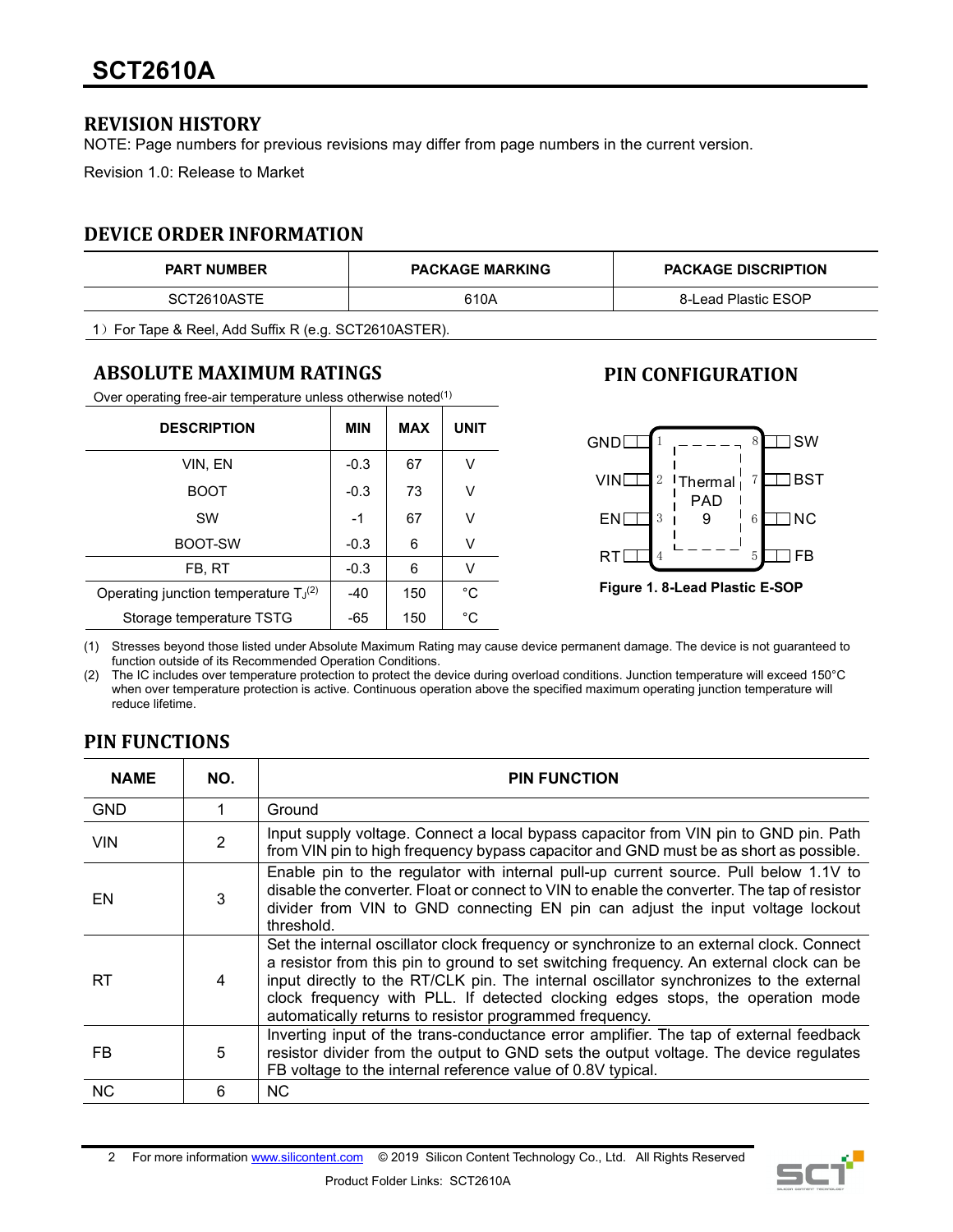| <b>BST</b>     |   | Power supply bias for high-side power MOSFET gate driver. Connect a 0.1uF capacitor<br>from BOOT pin to SW pin. Bootstrap capacitor is charged when low-side power<br>MOSFET is on or SW voltage is low. |
|----------------|---|----------------------------------------------------------------------------------------------------------------------------------------------------------------------------------------------------------|
| <b>SW</b>      |   | Regulator switching output. Connect SW to an external power inductor                                                                                                                                     |
| Thermal<br>Pad | 9 | Heat dissipation path of die. Electrically connection to GND pin. Must be connected to<br>ground plane on PCB for proper operation and optimized thermal performance.                                    |

## **RECOMMENDED OPERATING CONDITIONS**

Over operating free-air temperature range unless otherwise noted

| <b>PARAMETER</b> | <b>DEFINITION</b>              | MIN   | MAX | UNIT   |
|------------------|--------------------------------|-------|-----|--------|
| Vın              | Input voltage range            | 4.5   | 65  |        |
| Vουτ             | Output voltage range           | 0.8   | 24  |        |
|                  | Operating junction temperature | $-40$ | 125 | $\sim$ |

## **ESD RATINGS**

| <b>PARAMETER</b> | <b>DEFINITION</b>                                                                       | <b>MIN</b> | MAX    | <b>UNIT</b> |
|------------------|-----------------------------------------------------------------------------------------|------------|--------|-------------|
| <b>VESD</b>      | Human Body Model(HBM), per ANSI-JEDEC-JS-001-2014<br>specification, all pins $(1)$      | -2         | +2     | kV          |
|                  | Charged Device Model(CDM), per ANSI-JEDEC-JS-002-<br>2014 specification, all pins $(2)$ | $-0.5$     | $+0.5$ | kV          |

(1) JEDEC document JEP155 states that 500V HBM allows safe manufacturing with a standard ESD control process.

(2) JEDEC document JEP157 states that 250V CDM allows safe manufacturing with a standard ESD control process.

## **THERMAL INFORMATION**

| <b>PARAMETER</b> | <b>THERMAL METRIC</b>                        | <b>DFN-20L</b> | UNIT          |
|------------------|----------------------------------------------|----------------|---------------|
| R <sub>eja</sub> | Junction to ambient thermal resistance $(1)$ | 42             | $\degree$ C/W |
| Rejc             | Junction to case thermal resistance $(1)$    | 45.8           |               |

(1) SCT provides R<sub>θJA</sub> and R<sub>θJC</sub> numbers only as reference to estimate junction temperatures of the devices. R<sub>θJA</sub> and R<sub>θJC</sub> are not a characteristic of package itself, but of many other system level characteristics such as the design and layout of the printed circuit board (PCB) on which the SCT2610A is mounted, thermal pad size, and external environmental factors. The PCB board is a heat sink that is soldered to the leads and thermal pad of the SCT2610A. Changing the design or configuration of the PCB board changes the efficiency of the heat sink and therefore the actual  $R_{\theta JA}$  and  $R_{\theta JC}$ .

# **ELECTRICAL CHARACTERISTICS**

V<sub>IN</sub>=48V, T<sub>J</sub>=-40°C~125°C, typical value is tested under 25°C.

|  | SYMRO! | <b>RAMETER</b><br>ப | T CONDITION | <b>MIN</b> | <b>TVD</b> | <b>MAX</b> | JNI |
|--|--------|---------------------|-------------|------------|------------|------------|-----|
|--|--------|---------------------|-------------|------------|------------|------------|-----|

| <b>Power Supply</b>   |                                |                                                     |     |    |    |
|-----------------------|--------------------------------|-----------------------------------------------------|-----|----|----|
| <b>V<sub>IN</sub></b> | Operating input voltage        |                                                     | 4.5 | 65 |    |
| VIN UVLO              | Input UVLO Threshold           | $V_{IN}$ rising                                     | 4.2 |    |    |
|                       | <b>Hysteresis</b>              |                                                     | 400 |    | mV |
| <b>I</b> SHDN         | Shutdown current from VIN pin  | EN=0, no load                                       |     |    | μA |
| lo                    | Quiescent current from VIN pin | EN floating, no load, non-<br>switching, BOOT-SW=5V | 100 |    | μA |
| <b>Power MOSFFTs</b>  |                                |                                                     |     |    |    |

| UWGI INUUI LIJ                           |                                                                          |                                   |                    |    |
|------------------------------------------|--------------------------------------------------------------------------|-----------------------------------|--------------------|----|
| <b>KDSON</b><br>$\overline{\phantom{0}}$ | ----<br>DSEE.<br>resistance<br>M0<br>n-side<br><b>High</b><br>on-i<br>,, | <b>VBOOT</b><br>$'$ SM $-$<br>ີບ∨ | $-$<br>'5L<br>$ -$ | mΩ |
|                                          |                                                                          |                                   |                    |    |

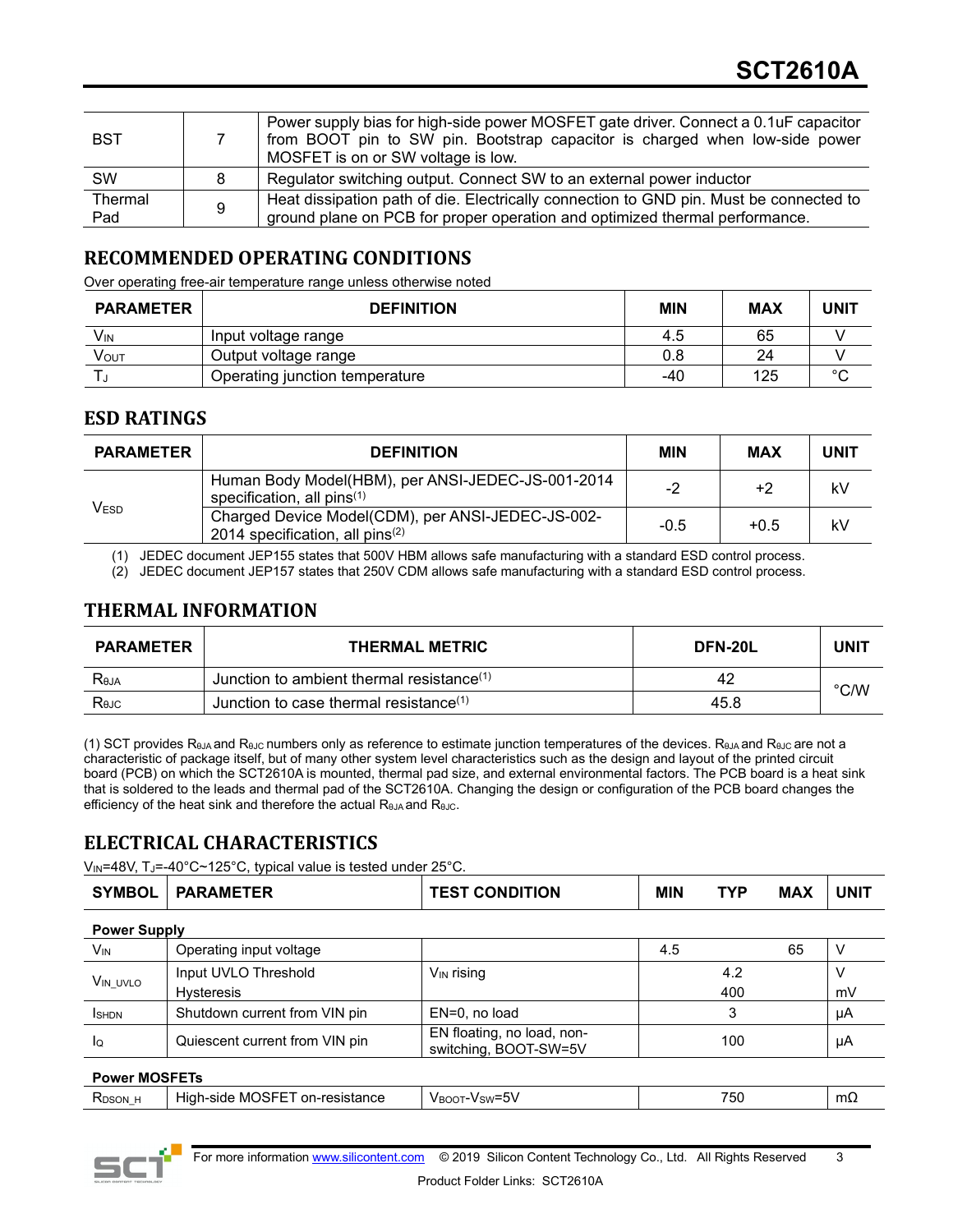# **SCT2610A**

| <b>SYMBOL</b>       | <b>PARAMETER</b>                                 | <b>TEST CONDITION</b>                                                                                    | <b>MIN</b> | <b>TYP</b> | <b>MAX</b> | <b>UNIT</b>   |
|---------------------|--------------------------------------------------|----------------------------------------------------------------------------------------------------------|------------|------------|------------|---------------|
| R <sub>DSON</sub> L | Low-side MOSFET on-resistance                    |                                                                                                          |            | 500        |            | $m\Omega$     |
|                     | <b>Reference and Control Loop</b>                |                                                                                                          |            |            |            |               |
| <b>VREF</b>         | Reference voltage of FB                          |                                                                                                          | 0.792      | 0.8        | 0.808      | $\vee$        |
| <b>GEA</b>          | Error amplifier trans-conductance                | -2µA <icomp<2µa, vcomp="1V&lt;/td"><td></td><td>50</td><td></td><td><math>\mu S</math></td></icomp<2µa,> |            | 50         |            | $\mu S$       |
|                     | <b>Enable and Soft-startup</b>                   |                                                                                                          |            |            |            |               |
| $V_{EN_H}$          | Enable high threshold                            |                                                                                                          |            | 1.21       |            | $\vee$        |
| $V_{EN_L}$          | Enable low threshold                             |                                                                                                          |            | 1.05       |            | $\vee$        |
| $I_{EN\_L}$         | Enable pin pull-up current                       | $EN=1V$                                                                                                  |            | 1          |            | μA            |
| I <sub>EN</sub> H   | Enable pin pull-up current                       | <b>EN=1.5V</b>                                                                                           |            | 4          |            | uA            |
| $T_{ss}$            | Internal soft start time                         |                                                                                                          |            | 4          |            | ms            |
|                     | <b>Switching Frequency Timing</b>                |                                                                                                          |            |            |            |               |
| FRANGE_RT           | Frequency range using RT mode                    |                                                                                                          | 300        |            | 800        | kHz           |
| Fsw                 | Switching frequency                              | $R_{RT}$ =500 k $\Omega$ (1%)                                                                            | 420        | 500        | 600        | kHz           |
| TOFF_MIN            | Minimum off-time                                 | $V_{IN} = 12V$                                                                                           |            | 200        | 260        | ns            |
|                     | <b>Current Limit and Over Current Protection</b> |                                                                                                          |            |            |            |               |
| LIM P               | LS MOSFET positive current limit                 | From source to drain                                                                                     |            | 0.8        |            | A             |
| THICCUP             | Hiccup waiting time                              | Numbers of soft-start cycles                                                                             |            | 7          |            | cycles        |
| DHICCUP             | Hiccup duty cycle                                |                                                                                                          |            | 12.5       |            | $\frac{0}{0}$ |
| <b>Protection</b>   |                                                  |                                                                                                          |            |            |            |               |
| Vove                | Feedback overvoltage with respect to             | $V_{FB}/V_{REF}$ rising                                                                                  |            | 110        |            | $\frac{0}{0}$ |
|                     | reference voltage                                | V <sub>FB</sub> /V <sub>REF</sub> falling                                                                |            | 105        |            | $\frac{0}{0}$ |
| $T_{SD}$            | Thermal shutdown threshold                       | T <sub>J</sub> rising                                                                                    |            | 167        |            | $^{\circ}C$   |
|                     |                                                  | <b>Hysteresis</b>                                                                                        |            | 35         |            | $^{\circ}C$   |

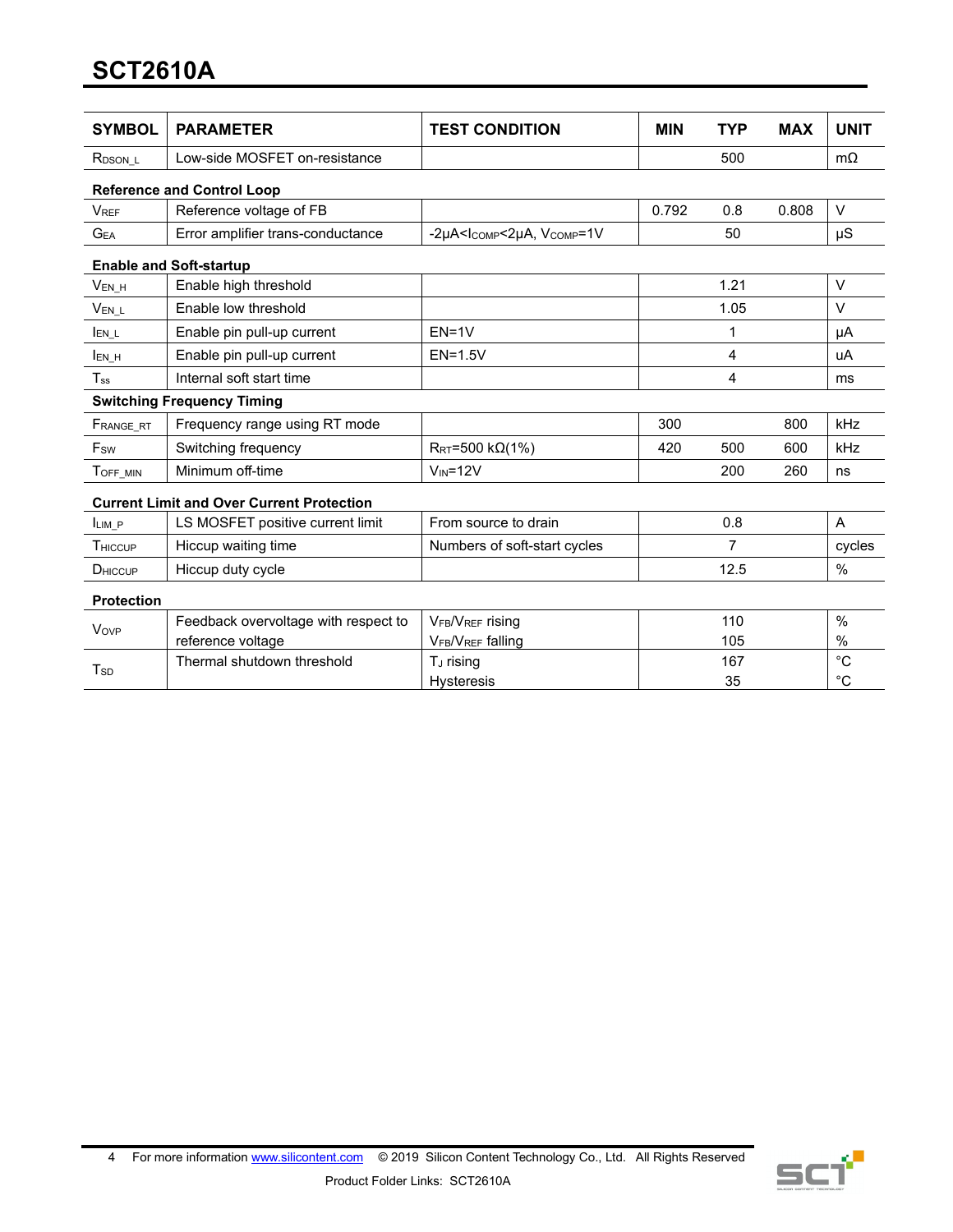# **SCT2610A**

## **TYPICAL CHARACTERISTICS**



Figure 6. Shut-down Current vs Temperature Figure 7. Iq vs Temperature

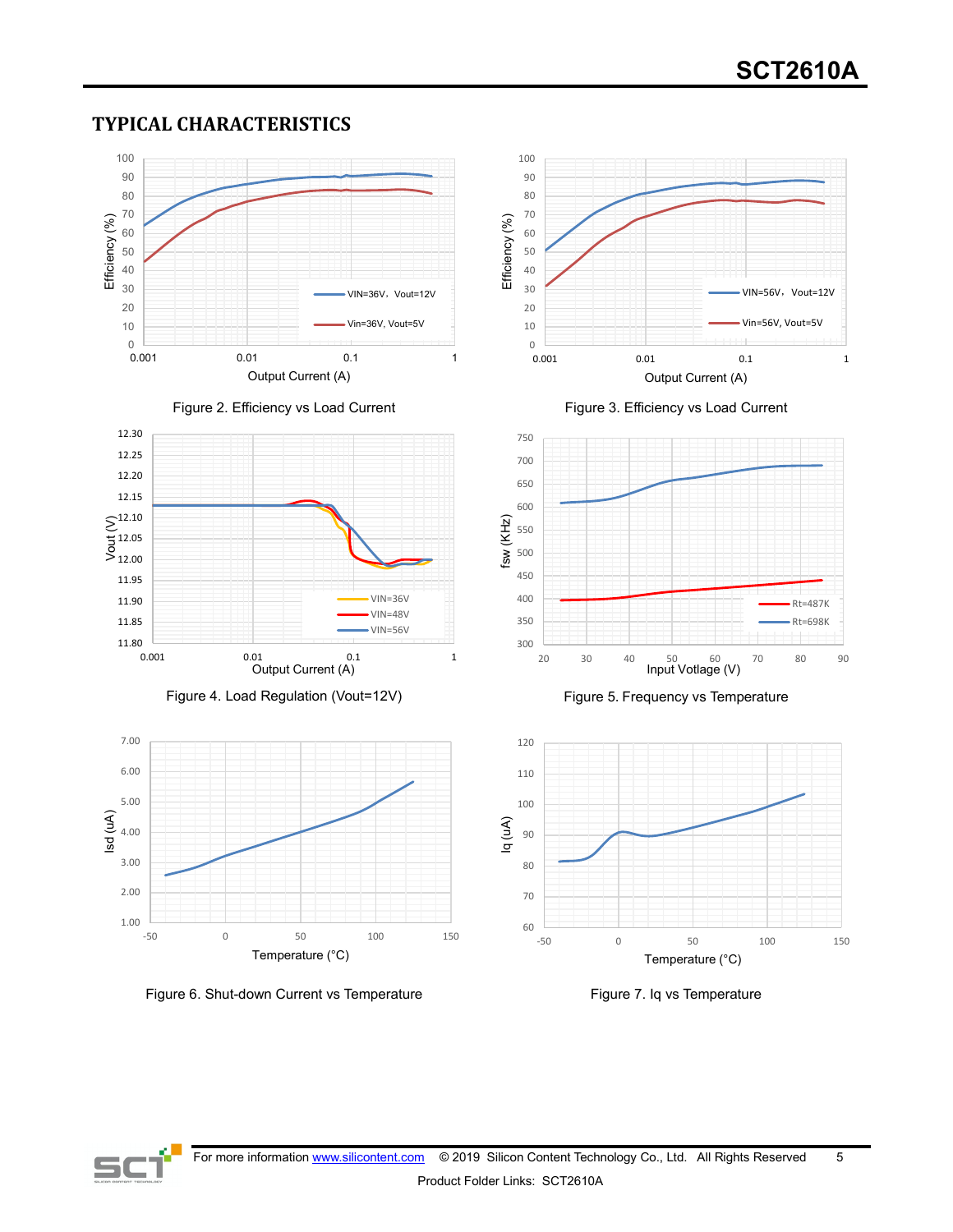# **FUNCTIONAL BLOCK DIAGRAM**



Figure 8. Functional Block Diagram



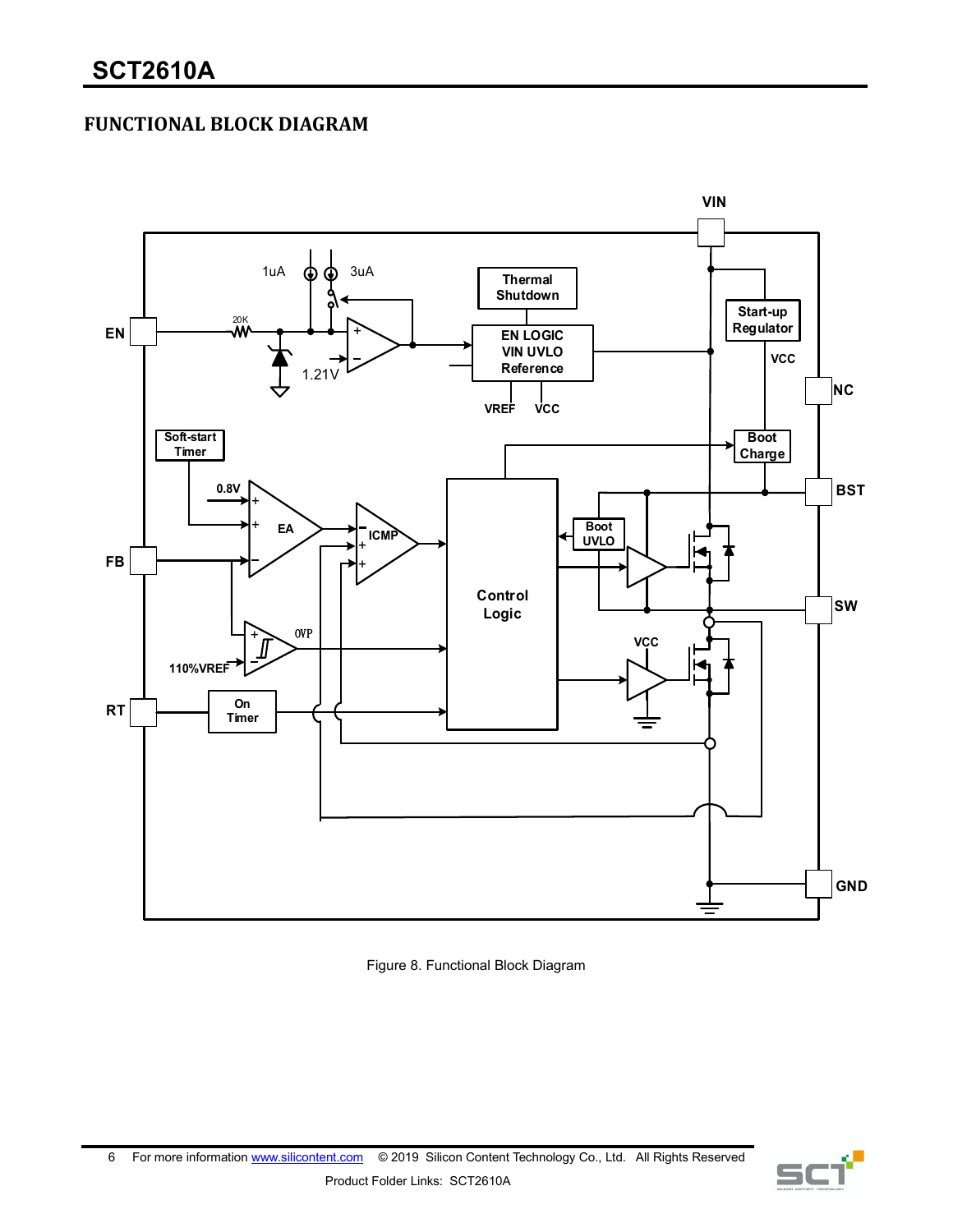## **OPERATION**

#### **Overview**

The SCT2610A is a 4.5V-65V input, 0.6A output, internal-compensated synchronous buck converter with built-in 750mΩ Rdson high-side and 500mΩ Rdson low-side power MOSFETs. It implements constant on time control to regulate output voltage, providing excellent line and load transient response.

The switching frequency is programmable from 300kHz to 800KHz with resistor setting to optimizes either the power efficiency or the external components' sizes. The SCT2610A features an internal 4ms soft-start time to avoid large inrush current and output voltage overshoot during startup. The device also supports monolithic startup with prebiased output condition. The seamless mode-transition between PWM mode and PFM mode operations ensure high efficiency over wide load current range. The quiescent current is typically 100uA under no load or sleep mode condition to achieve high efficiency at light load.

The SCT2610A has a default input start-up voltage of 3.5V with 400mV hysteresis. The EN pin is a high-voltage pin with a precision threshold that can be used to adjust the input voltage lockout thresholds with two external resistors to meet accurate higher UVLO system requirements. Floating EN pin enables the device with the internal pull-up current to the pin. Connecting EN pin to VIN directly starts up the device automatically.

The SCT2610A full protection features include the input under-voltage lockout, the output over-voltage protection, over current protection with cycle-by-cycle current limiting and hiccup mode, output hard short protection and thermal shutdown protection.

#### **Constant On-Time Mode Control**

The SCT2610A employs constant-On-Time Mode control providing fast transient with pseudo fixed switching frequency. At the beginning of each switching cycle, the high-side MOSFET (Q1) is turned on for a fixed interval and the inductor current rises to charge up the output voltage. When the high-side MOSFET (Q1) is turned off and the low-side MOSFET (Q2) is turned on after a dead time duration. When sensed the valley current passing on the low side MOSFET lower than the COMP current threshold, the device turns on Q1 and the low-side MOSFET (Q2) turns off. Based on Vin and Vout voltage, the device predicts required off-time and turns off low-side MOSFET Q2. This repeats on cycle-by-cycle based.

#### **Enable and Under Voltage Lockout Threshold**

The SCT2610A is enabled when the VIN pin voltage rises about 4.2V and the EN pin voltage exceeds the enable threshold of 1.21V. The device is disabled when the VIN pin voltage falls below 3.8V or when the EN pin voltage is below 1.05V. An internal 1uA pull up current source to EN pin allows the device enable when EN pin floats.

EN pin is a high voltage pin that can be connected to VIN directly to start up the device.

For a higher system UVLO threshold, connect an external resistor divider (R3 and R4) shown in Figure 15 from VIN to EN. The UVLO rising and falling threshold can be calculated by Equation 1 and Equation 2 respectively.

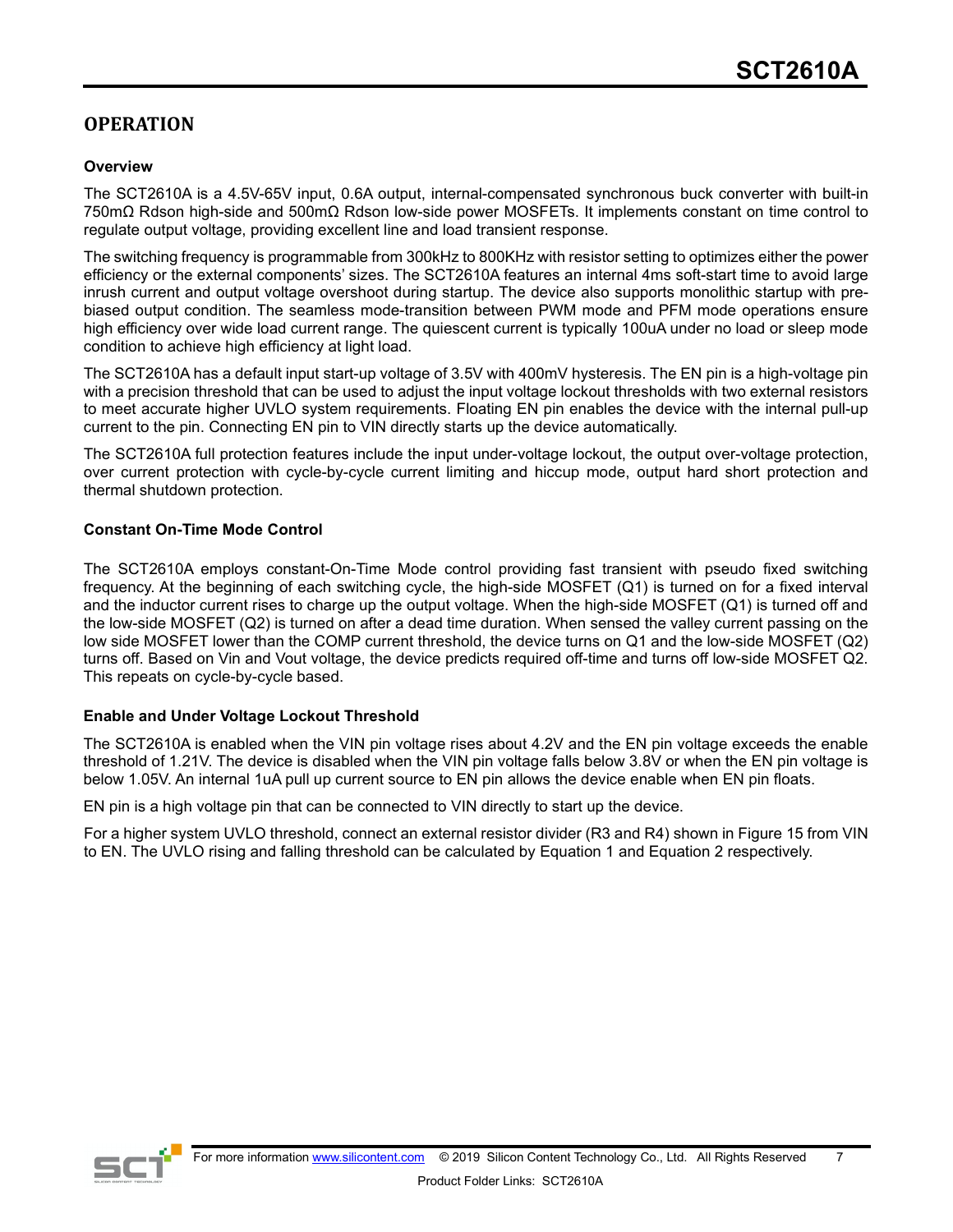$$
R3 = \frac{V_{Start}\left(\frac{V_{ENE}}{V_{ENE}}\right) - V_{Stop}}{I_1\left(1 - \frac{V_{ENE}}{V_{ENE}}\right) + I_2}
$$
(1)

$$
R4 = \frac{R_3 \times V_{ENF}}{V_{Stop} - V_{ENF} + R_3(I_1 + I_2)}
$$
(2)

**Where** 

Vstart: Vin rise threshold to enable the device Vstop: Vin fall threshold to disable the device  $I_1=1uA$  $I_2 = 3uA$ VENR=1.21V VEMF=1.05V



Figure 9. System UVLO by enable divide

## **Output Voltage**

The SCT2610A regulates the internal reference voltage at 0.8V with  $\pm 1\%$  tolerance over the operating temperature and voltage range. The output voltage is set by a resistor divider from the output node to the FB pin. It is recommended to use 1% tolerance or better resistors. Use Equation 3 to calculate resistance of resistor dividers. To improve efficiency at light loads, larger value resistors are recommended. However, if the values are too high, the regulator will be more susceptible to noise affecting output voltage accuracy.

$$
R_{FB\_TOP} = \left(\frac{V_{OUT}}{V_{REF}} - 1\right) * R_{FB\_BOT} \tag{3}
$$

where

- R<sub>FB TOP</sub> is the resistor connecting the output to the FB pin.
- RFB\_BOT is the resistor connecting the FB pin to the ground.

## **Internal Soft-Start**

The SCT2610A integrates an internal soft-start circuit that ramps the reference voltage from zero volts to 0.8V reference voltage in 4ms. If the EN pin is pulled below 1.03V, switching stops and the internal soft-start resets. The soft-start also resets during shutdown due to thermal overloading.

## **Switching Frequency**

The switching frequency of the SCT2610A is set by placing a resistor between RT pin and the ground, or synchronizing to an external clock.

In resistor setting frequency mode, a resistor placed between RT pin to the ground sets the switching frequency over a wide range from 300KHz to 800KHz. RT pin is not allowed to be left floating or shorted to the ground. Use Equation 4 or the plot in Figure 11. to determine the resistance for a switching frequency needed.

$$
RT(K\Omega) = fsw(KHz)
$$
 (4)

Where,

fsw is switching clock frequency



Figure 10. Setting Frequency

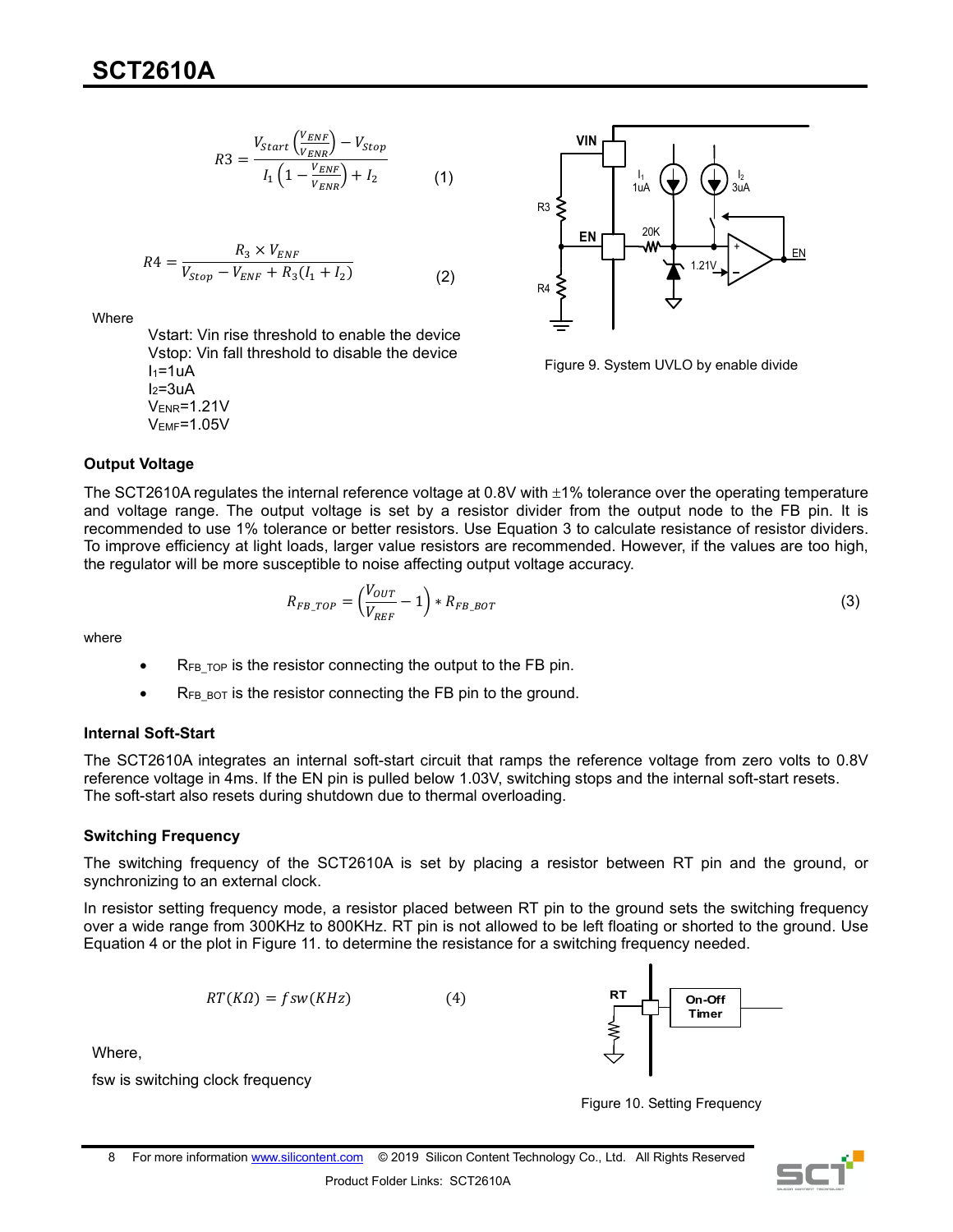#### **Bootstrap Voltage Regulator**

.

An external bootstrap capacitor between BOOT pin and SW pin powers the floating gate driver to high-side power MOSFET. The bootstrap capacitor voltage is charged from an integrated voltage regulator when high-side power MOSFET is off and low-side power MOSFET is on.

#### **Over Current Limit and Hiccup Mode**

The inductor current is monitored during low-side MOSFET Q2 on. The SCT2610A implements over current protection with cycle-by-cycle limiting low-side MOSFET valley current and low-side MOSFET valley current to avoid inductor current running away during unexpected overload or output hard short condition.

#### **Over voltage Protection**

The SCT2610A implements the Over-voltage Protection OVP circuitry to minimize output voltage overshoot during load transient, recovering from output fault condition or light load transient. The overvoltage comparator in OVP circuit compares the FB pin voltage to the internal reference voltage. When FB voltage exceeds 110% of internal 0.8V reference voltage, the high-side MOSFET turns off to avoid output voltage continue to increase. When the FB pin voltage falls below 105% of the 0.8V reference voltage, the high-side MOSFET can turn on again.

#### **Thermal Shutdown**

The SCT2610A protects the device from the damage during excessive heat and power dissipation conditions. Once the junction temperature exceeds 167C, the internal thermal sensor stops power MOSFETs switching. When the junction temperature falls below 132C, the device restarts with internal soft start phase.

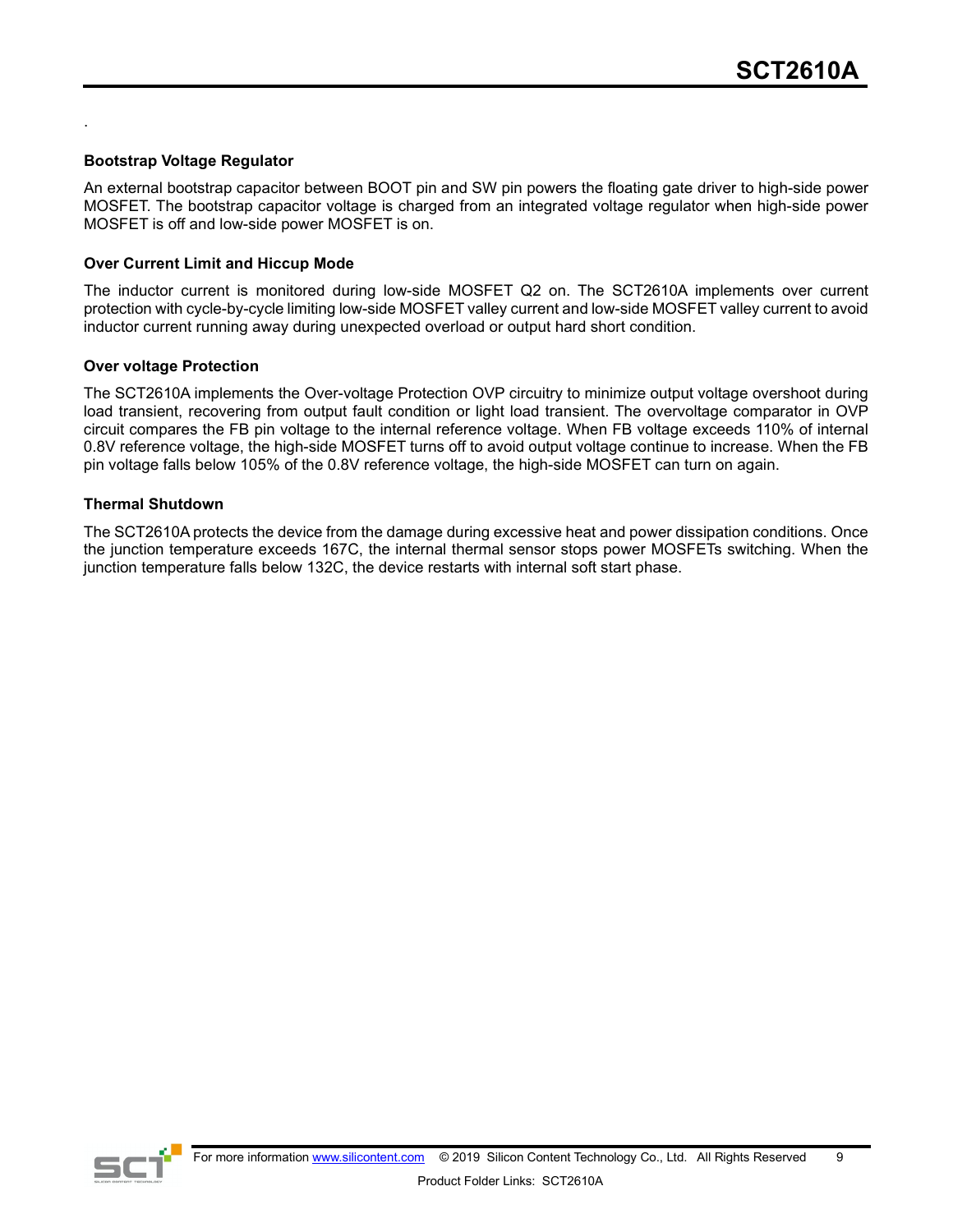# **APPLICATION INFORMATION**

## **Typical Application**



**Figure 11. SCT2610A Design Example, 5V Output with Programmable UVLO**

| <b>Design Parameters</b>                   |                        |  |  |
|--------------------------------------------|------------------------|--|--|
| <b>Design Parameters</b>                   | <b>Example Value</b>   |  |  |
| Input Voltage                              | 48V Normal, 24V to 65V |  |  |
| Output Voltage                             | 5V                     |  |  |
| Maximum Output Current                     | 600 <sub>m</sub> A     |  |  |
| <b>Switching Frequency</b>                 | 500 KHz                |  |  |
| Output voltage ripple (peak to peak)       | 50mV                   |  |  |
| Transient Response 60mA to 540mA load step | $\Delta$ Vout = 250mV  |  |  |

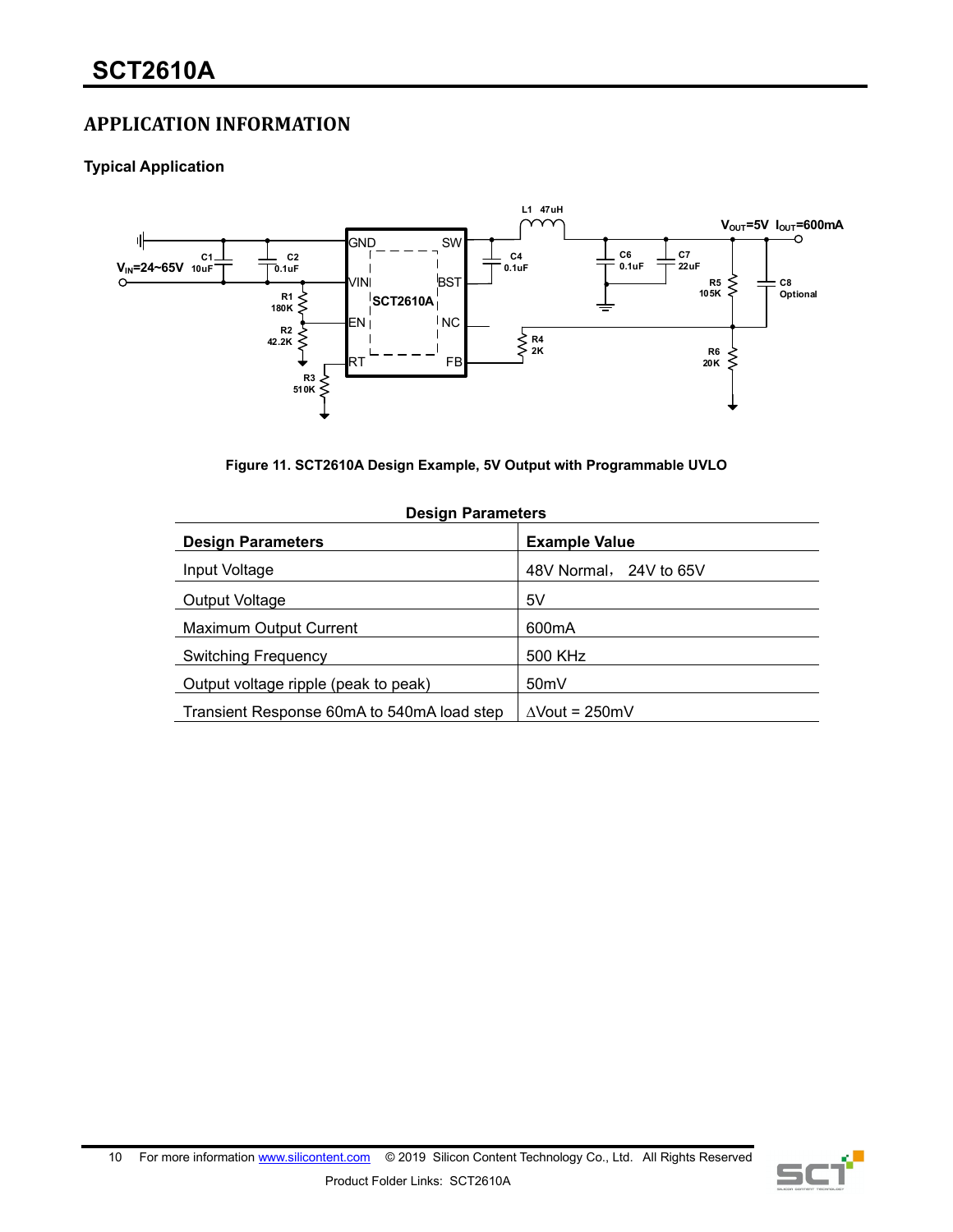$\mathcal{E}$ 

## **Output Voltage**

The output voltage is set by an external resistor divider R5 and R6 in typical application schematic. Recommended R6 resistance is 10.2KΩ. Use equation 5 to calculate R5.

$$
R_5 = \left(\frac{V_{OUT}}{V_{REF}} - 1\right) * R_6 \tag{5}
$$

where:

•  $V_{REF}$  is the feedback reference voltage, typical 0.8V

| Table 1. R5, R6Value for Common Output Voltage |  |  |  |  |  |
|------------------------------------------------|--|--|--|--|--|
| (Room Temperature)                             |  |  |  |  |  |

| Vout | R5        | R۶            |  |
|------|-----------|---------------|--|
| 3.3V | $63.5$ KQ | 20 K $\Omega$ |  |
| 5 V  | $105$ KΩ  | 20 K $\Omega$ |  |
| 12 V | 280 KΩ    | 20 KΩ         |  |
| 24 V | 580 KΩ    | 20 K $\Omega$ |  |

#### **Under Voltage Lock-Out**

An external voltage divider network of  $R_1$  from the input to EN pin and  $R_2$  from EN pin to the ground can set the input voltage's Under Voltage Lock-Out (UVLO) threshold. The UVLO has two thresholds, one for power up when the input voltage is rising and the other for power down or brown outs when the input voltage is falling. For the example design, the supply should turn on and start switching once the input voltage increases above 32.7V (start or enable). After the regulator starts switching, it should continue to do so until the input voltage falls below 26.5 V (stop or disable). Use Equation 6 and Equation 7 to calculate the values 115 kΩ and 42.2 kΩ of R<sub>1</sub> and R<sub>2</sub> resistors.

$$
R_1 = \frac{V_{start}\left(\frac{V_{ENF}}{V_{ENR}}\right) - V_{Stop}}{I_1\left(1 - \frac{V_{ENF}}{V_{ENR}}\right) + I_2}
$$
(6)

$$
R_2 = \frac{R_1 \times V_{ENF}}{V_{Stop} - V_{ENF} + R_1(I_1 + I_2)}
$$
\n(7)

Where

Vstart: Vin rise threshold to enable the device Vstop: Vin fall threshold to disable the device  $I_1=1uA$  $I_2 = 3U$ A VENR=1.21V VEMF=1.05V

#### **Inductor Selection**

There are several factors should be considered in selecting inductor such as inductance, saturation current, the RMS current and DC resistance (DCR). Larger inductance results in less inductor current ripple and therefore leads to lower output voltage ripple. However, the larger value inductor always corresponds to a bigger physical size, higher series resistance, and lower saturation current. A good rule for determining the inductance to use is to allow the inductor peak-to-peak ripple current to be approximately 20%~50% of the maximum output current.

The peak-to-peak ripple current in the inductor  $I_{LPP}$  can be calculated as in Equation 8.

$$
I_{LPP} = \frac{V_{OUT} * (V_{IN} - V_{OUT})}{V_{IN} * L * f_{SW}}
$$
(8)

**Where** 

- ILPP is the inductor peak-to-peak current
- L is the inductance of inductor
- $\bullet$  fsw is the switching frequency

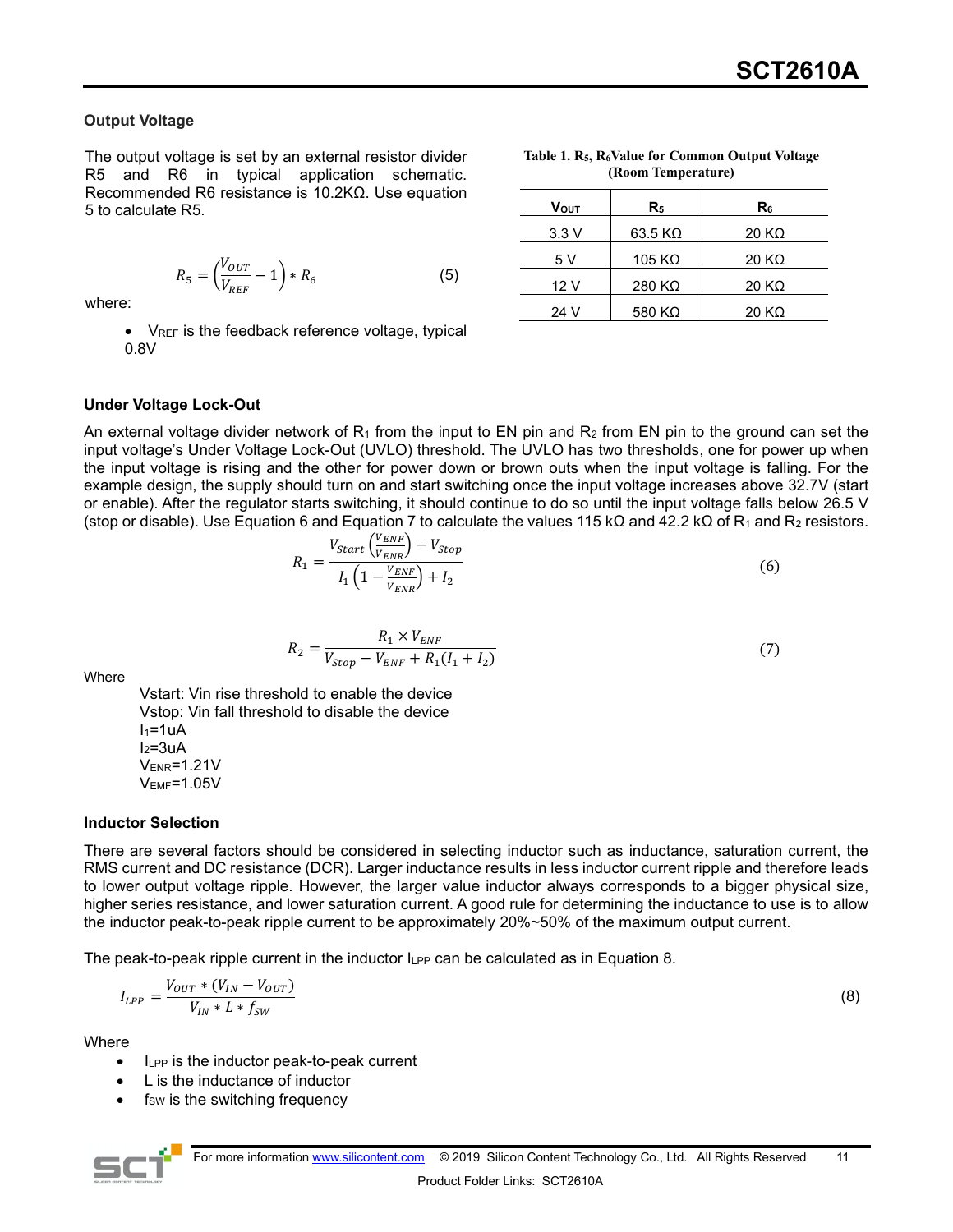- $V_{\text{OUT}}$  is the output voltage
- $\bullet$  V<sub>IN</sub> is the input voltage

Since the inductor-current ripple increases with the input voltage, so the maximum input voltage in application is always used to calculate the minimum inductance required. Use Equation 9 to calculate the inductance value.

$$
L_{MIN} = \frac{V_{OUT}}{f_{SW} * LIR * I_{OUT(max)}} * (1 - \frac{V_{OUT}}{V_{IN(max)}})
$$
(9)

**Where** 

- L<sub>MIN</sub> is the minimum inductance required
- f<sub>sw</sub> is the switching frequency
- $\bullet$  V<sub>OUT</sub> is the output voltage
- $V_{IN(max)}$  is the maximum input voltage
- $I_{\text{OUT(max)}}$  is the maximum DC load current
- $\bullet$  LIR is coefficient of  $\mathsf{LPP}$  to  $\mathsf{IOUT}$

The total current flowing through the inductor is the inductor ripple current plus the output current. When selecting an inductor, choose its rated current especially the saturation current larger than its peak operation current and RMS current also not be exceeded. Therefore, the peak switching current of inductor, ILPEAK and ILRMS can be calculated as in equation 10 and equation 11.

$$
I_{LPEAK} = I_{OUT} + \frac{I_{LPP}}{2}
$$
\n
$$
I_{LRMS} = \sqrt{(I_{OUT})^2 + \frac{1}{12} * (I_{LPP})^2}
$$
\n(11)

**Where** 

- $I_{LPEAK}$  is the inductor peak current
- $\bullet$  I<sub>OUT</sub> is the DC load current
- ILPP is the inductor peak-to-peak current
- $I_{LRMS}$  is the inductor RMS current

In overloading or load transient conditions, the inductor valley current can increase up to the switch current limit of the device which is typically 0.8A. The most conservative approach is to choose an inductor with a saturation current rating greater than 0.8A. Because of the maximum  $I_{LVALU}$  limited by device, the maximum output current that the SCT2610A can deliver also depends on the inductor current ripple. Thus, the maximum desired output current also affects the selection of inductance. The smaller inductor results in larger inductor current ripple leading to a higher maximum output current.

For this design, use LIR=0.2 or 0.3, and the inductor value is calculated to be 33uH. The RMS inductor current is 600mA, and the and peak and valley inductor current is 860mA and 340mA respectively. The chosen inductor is a WE 7447714330, which has a saturation current rating of 2.9A

## **Input Capacitor Selection**

The input current to the step-down DCDC converter is discontinuous, therefore it requires a capacitor to supply the AC current to the step-down DCDC converter while maintaining the DC input voltage. Use capacitors with low ESR for better performance. Ceramic capacitors with X5R or X7R dielectrics are usually suggested because of their low ESR and small temperature coefficients, and it is strongly recommended to use another lower value capacitor (e.g. 0.1uF) with small package size (0805) to filter high frequency switching noise. Place the small size capacitor as close to VIN and GND pins as possible.

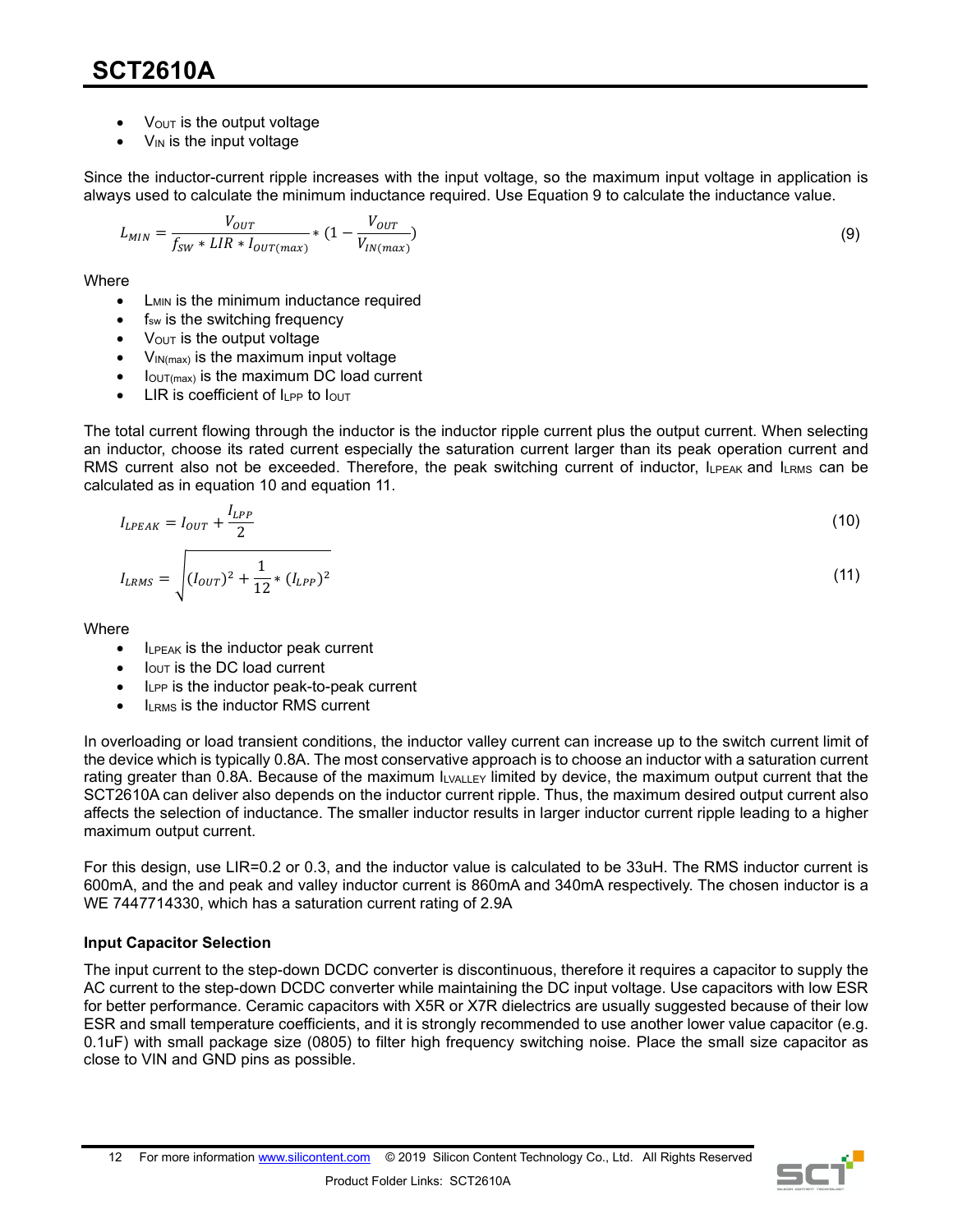The voltage rating of the input capacitor must be greater than the maximum input voltage. And the capacitor must also have a ripple current rating greater than the maximum input current ripple. The RMS current in the input capacitor can be calculated using Equation 12.

$$
I_{\text{CINRMS}} = I_{\text{OUT}} * \sqrt{\frac{V_{\text{OUT}}}{V_{\text{IN}}}} * (1 - \frac{V_{\text{OUT}}}{V_{\text{IN}}})
$$
(12)

The worst case condition occurs at  $V_{IN}=2*V_{OUT}$ , where:

$$
I_{\text{CINRMS}} = 0.5 * I_{\text{OUT}} \tag{13}
$$

For simplification, choose an input capacitor with an RMS current rating greater than half of the maximum load current.

When selecting ceramic capacitors, it needs to consider the effective value of a capacitor decreasing as the DC bias voltage across a capacitor increases.

The input capacitance value determines the input ripple voltage of the regulator. The input voltage ripple can be calculated using Equation 14 and the maximum input voltage ripple occurs at 50% duty cycle.

$$
\Delta V_{IN} = \frac{I_{OUT}}{f_{SW} * C_{IN}} * \frac{V_{OUT}}{V_{IN}} * (1 - \frac{V_{OUT}}{V_{IN}})
$$
(14)

For this example, three 2.2μF, X7R ceramic capacitors rated for 65 V in parallel are used. And a 0.1 μF for highfrequency filtering capacitor is placed as close as possible to the device pins.

#### **Bootstrap Capacitor Selection**

A 0.1μF ceramic capacitor must be connected between BOOT pin and SW pin for proper operation. A ceramic capacitor with X5R or better grade dielectric is recommended. The capacitor should have a 25V or higher voltage rating.

## **Output Capacitor Selection**

The selection of output capacitor will affect output voltage ripple in steady state and load transient performance.

The output ripple is essentially composed of two parts. One is caused by the inductor current ripple going through the Equivalent Series Resistance ESR of the output capacitors and the other is caused by the inductor current ripple charging and discharging the output capacitors. To achieve small output voltage ripple, choose a low-ESR output capacitor like ceramic capacitor. For ceramic capacitors, the capacitance dominates the output ripple. For simplification, the output voltage ripple can be estimated by Equation 15 desired.

$$
\Delta V_{\text{OUT}} = \frac{V_{OUT} * (V_{IN} - V_{OUT})}{8 * f_{SW}^2 * L * C_{OUT} * V_{IN}}
$$

**Where** 

- $\Delta V_{\text{OUT}}$  is the output voltage ripple
- $\bullet$  fsw is the switching frequency
- L is the inductance of inductor
- $\bullet$  C<sub>OUT</sub> is the output capacitance
- $V_{\text{OUT}}$  is the output voltage
- $\bullet$  V<sub>IN</sub> is the input voltage

Due to capacitor's degrading under DC bias, the bias voltage can significantly reduce capacitance. Ceramic capacitors can lose most of their capacitance at rated voltage. Therefore, leave margin on the voltage rating to ensure adequate effective capacitance. Typically, one 22μF ceramic output capacitors work for most applications.



(15)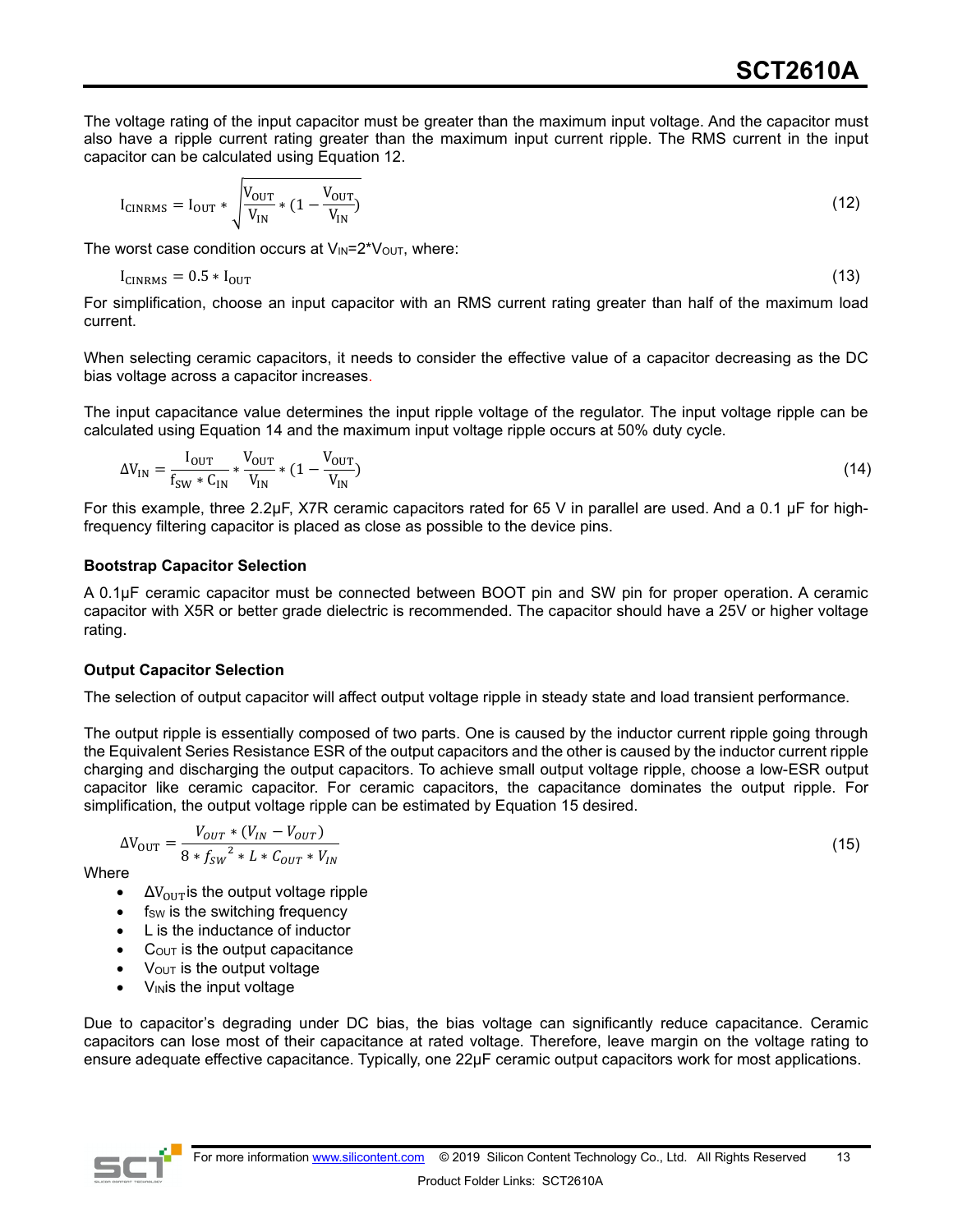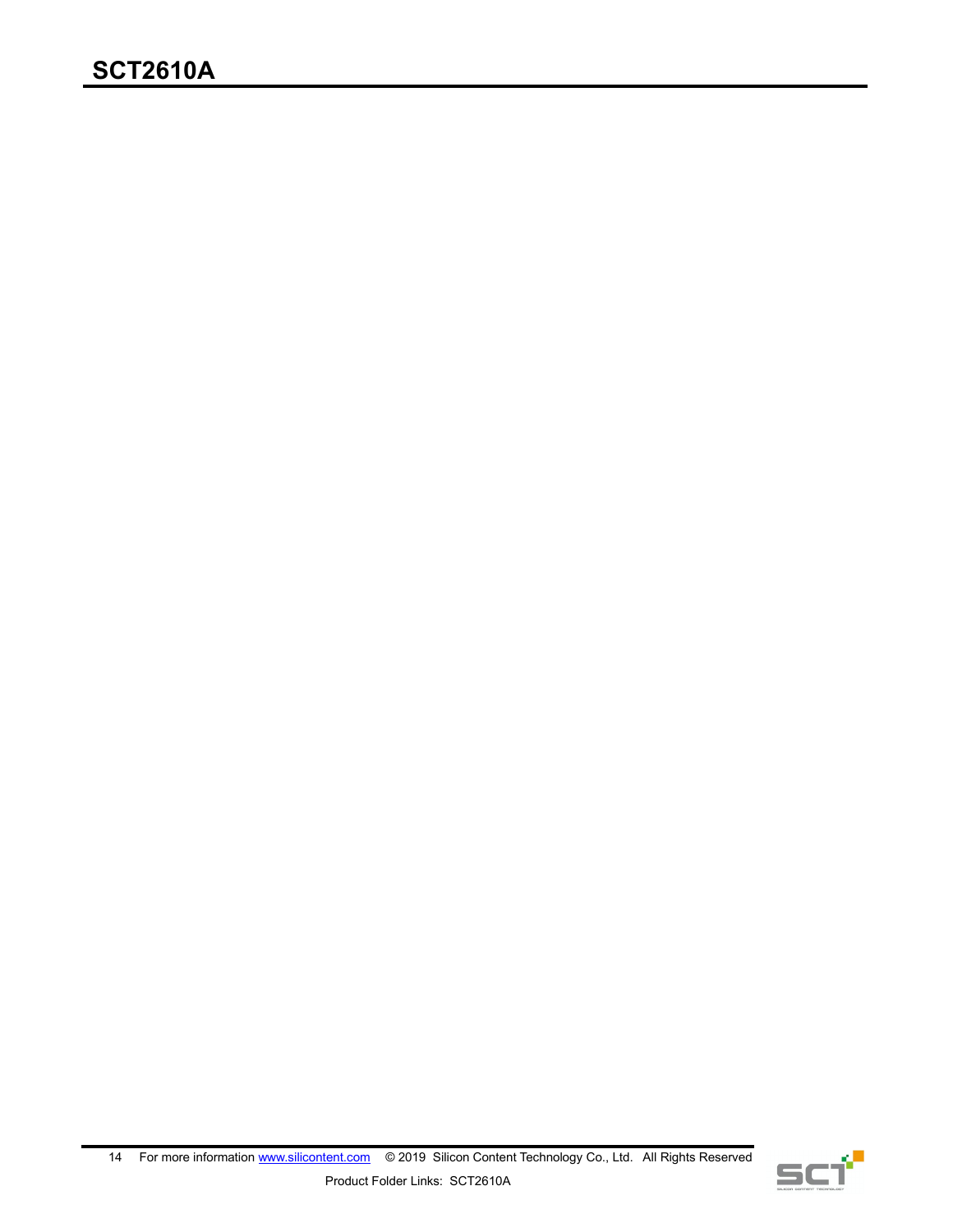## **Typical Application Circuit**











**Figure 14. VOUT=12V, IOUT=0.6A Application Circuit**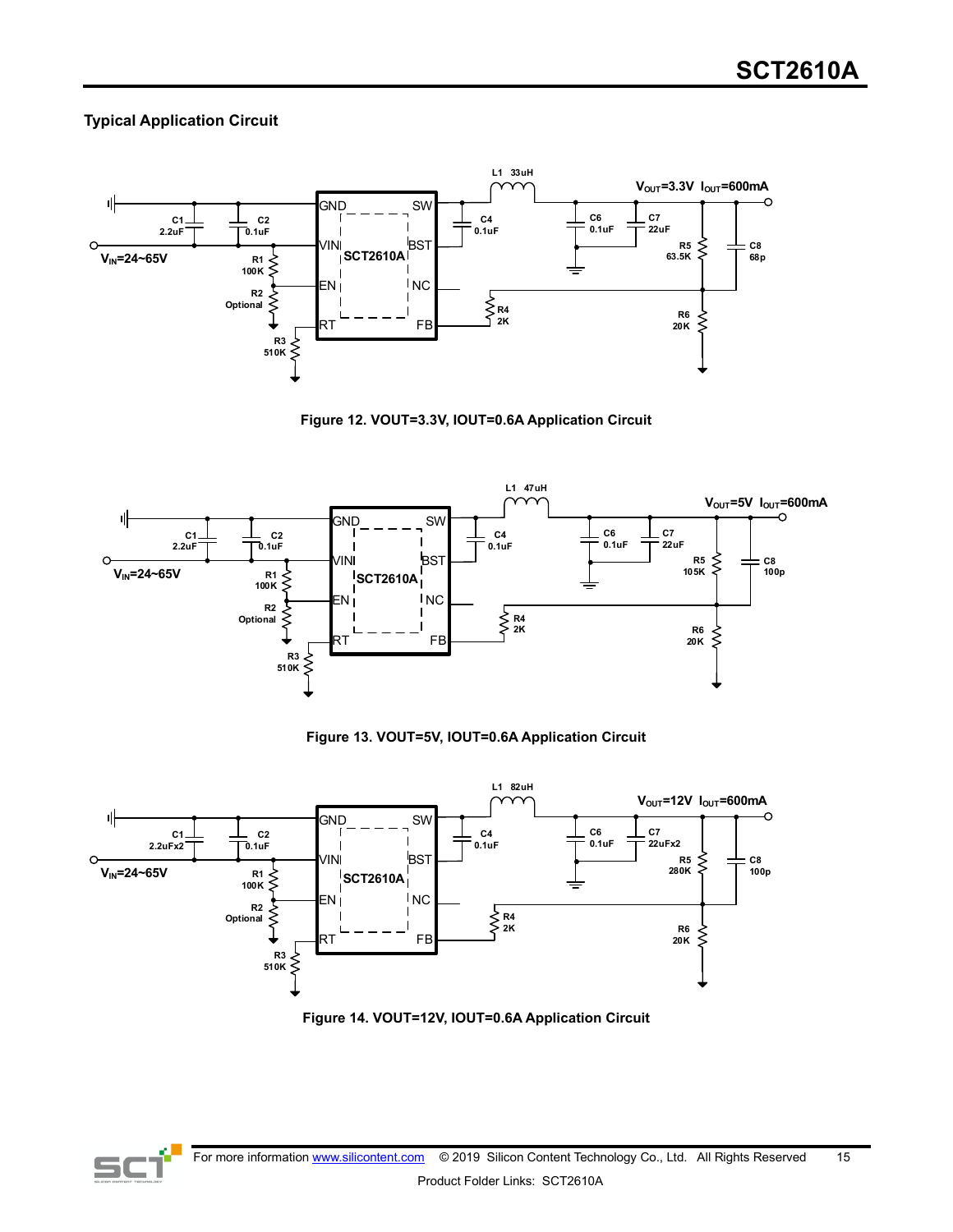## **Layout Guideline**

Proper PCB layout is a critical for SCT2610A's stable and efficient operation. The traces conducting fast switching currents or voltages are easy to interact with stray inductance and parasitic capacitance to generate noise and degrade performance. For better results, follow these guidelines as below:

1. Power grounding scheme is very critical because of carrying power, thermal, and glitch/bouncing noise associated with clock frequency. The thumb of rule is to make ground trace lowest impendence and power are distributed evenly on PCB. Sufficiently placing ground area will optimize thermal and not causing over heat area.

2. Place a low ESR ceramic capacitor as close to VIN pin and the ground as possible to reduce parasitic effect.

3. For operation at full rated load, the top side ground area must provide adequate heat dissipating area. Make sure top switching loop with power have lower impendence of grounding.

4. The bottom layer is a large ground plane connected to the ground plane on top layer by vias. The power pad should be connected to bottom PCB ground planes using multiple vias directly under the IC. The center thermal pad should always be soldered to the board for mechanical strength and reliability, using multiple thermal vias underneath the thermal pad. Improper soldering thermal pad to ground plate on PCB will cause SW higher ringing and overshoot besides downgrading thermal performance. It is recommended 8mil diameter drill holes of thermal vias, but a smaller via offers less risk of solder volume loss. On applications where solder volume loss thru the vias is of concern, plugging or tenting can be used to achieve a repeatable process.

5. Output inductor should be placed close to the SW pin. The area of the PCB conductor minimized to prevent excessive capacitive coupling.

6. The RT terminal is sensitive to noise so the RT resistor should be located as close as possible to the IC and routed with minimal lengths of trace.

7. UVLO adjust and RT resistors, loop compensation and feedback components should connect to small signal ground which must return to the GND pin without any interleaving with power ground.

- 8. Route BST capacitor trace on the top top layer to provide wide path for topside ground.
- 9. For achieving better thermal performance, a four-layer layout is strongly recommended.



Figure 26. PCB Layout Example

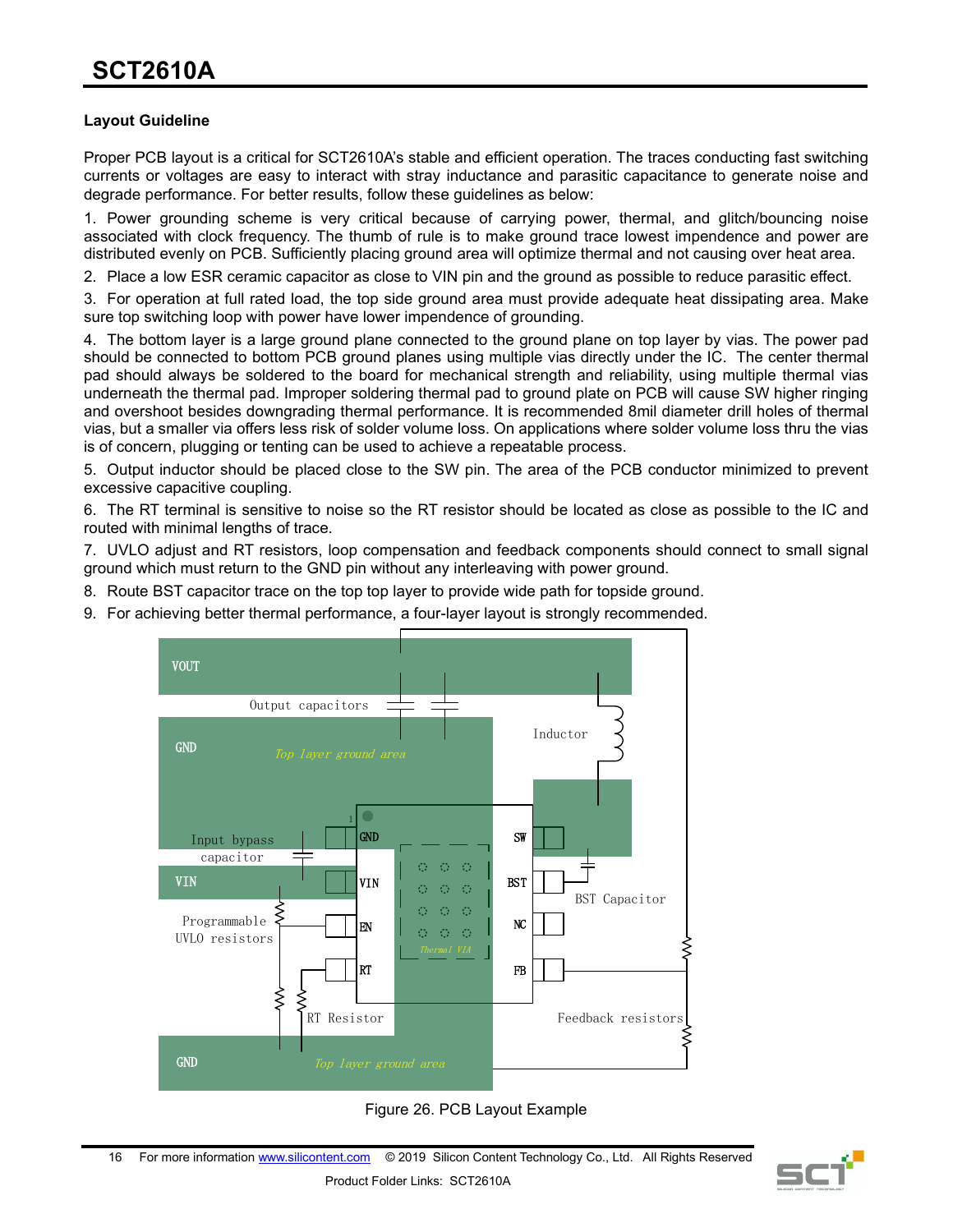# **PACKAGE INFORMATION**







ESOP8/PP(95x130) Package Outline Dimensions

| Symbol         | Dimensions in Millimeters |           | Dimensions in Inches |           |  |
|----------------|---------------------------|-----------|----------------------|-----------|--|
|                | Min.                      | Max.      | Min.                 | Max.      |  |
| A              | 1.300                     | 1.700     | 0.051                | 0.067     |  |
| A1             | 0.000                     | 0.100     | 0.000                | 0.004     |  |
| A <sub>2</sub> | 1.350                     | 1.550     | 0.053                | 0.061     |  |
| b              | 0.330                     | 0.510     | 0.013                | 0.020     |  |
| c              | 0.170                     | 0.250     | 0.007                | 0.010     |  |
| D              | 4.700                     | 5.100     | 0.185                | 0.201     |  |
| D1             | 3.050                     | 3.250     | 0.120                | 0.128     |  |
| Е              | 3.800                     | 4.000     | 0.150                | 0.157     |  |
| E1             | 5.800                     | 6.200     | 0.228                | 0.244     |  |
| E <sub>2</sub> | 2.160                     | 2.360     | 0.085                | 0.093     |  |
| e              | 1.270(BSC)                |           | 0.050(BSC)           |           |  |
|                |                           |           |                      |           |  |
|                | 0.400                     | 1.270     | 0.016                | 0.050     |  |
| θ              | $0^{\circ}$               | $8^\circ$ | $0^{\circ}$          | $8^\circ$ |  |

#### **NOTE:**

- 1. Drawing proposed to be made a JEDEC package outline MO-220 variation.<br>2. Drawing not to scale.
- Drawing not to scale.
- 3. All linear dimensions are in millimeters.
- 4. Thermal pad shall be soldered on the board.
- 5. Dimensions of exposed pad on bottom of package do not include mold flash.
- 6. Contact PCB board fabrication for minimum solder mask web tolerances between the pins.